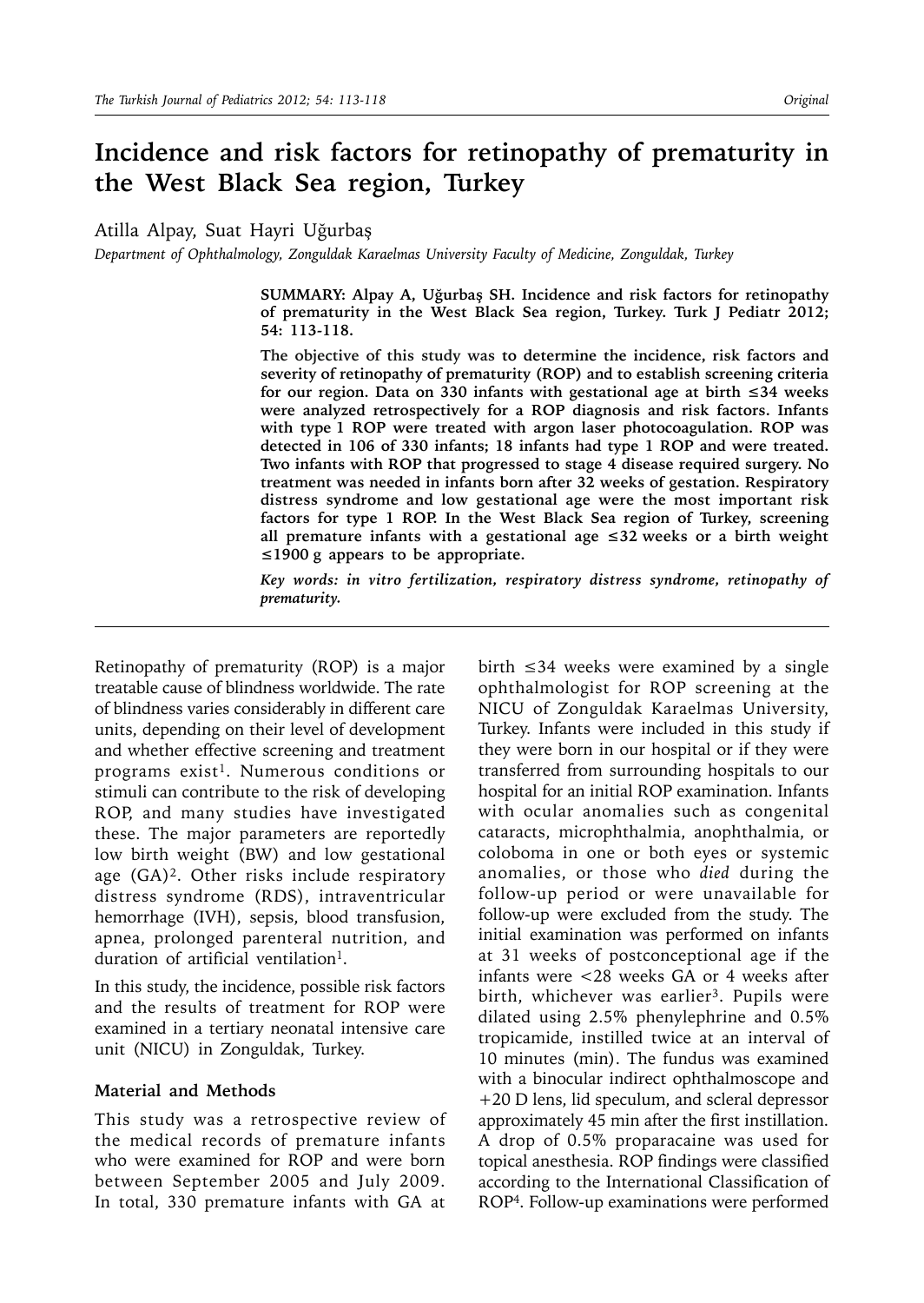at 1–3-week intervals, depending on the findings of each examination. Infants with normal vascularization of the retina to the periphery were not re-examined. Infants were treated with indirect ophthalmoscopic argon laser photocoagulation [OcuLight GL (*532* nm) Laser Photo-coagulator] of the entire avascular retina with near confluent burns when type 1 ROP developed, as determined by the Early Treatment for Retinopathy of Prematurity (ETROP) study<sup>5</sup>. Laser parameters were approximately 300 mW power and 200–300 ms exposure time. All laser treatments were conducted under topical anesthesia (a drop of 0.5% proparacaine hydrochloride solution instilled) and intravenous sedation (ketamine 1 mg/kg) with a neonatologist on standby. Topical treatment of 1 drop of dexamethasonetobramycin 0.05%–0.3% ophthalmic suspension was administered in the eyes 3 times daily for 5 days, for prophylaxis of bacterial conjunctivitis and inflammation. Follow-up examinations were performed at 7-day (or less) intervals until ROP regressed or until additional treatment was deemed necessary. Additional treatment was performed in the event of skipped areas.

Premature infants' gender, BW, GA at birth, multiple births, *in vitro* fertilization (IVF), RDS, intrauterine growth retardation (IUGR), apnea [breathing pauses lasting for  $>20$  seconds (s) or for  $>10$  s if associated with bradycardia<sup>6</sup>], oxygen therapy ( $\geq$  28 days), anemia, and blood transfusions were analyzed by logistic regression.

### *Statistical Analysis*

Statistical analyses were performed using SPSS software (ver. 13.0). Qualitative variables, such as the presence or absence of a neonatal risk factor, were evaluated using the chi-squared test. Quantitative data, such as GA and BW, were tested using Student's *t*-test or ANOVA. Statistical significance was defined as  $p < 0.05$ . Stepwise multivariate logistic regression was used to evaluate factors predictive of developing ROP. The odds ratio and 95% confidence interval for each possible risk factor were also calculated.

## **Results**

Of the 330 infants (mean GA:  $31 \pm 2.4$  weeks, mean BW: 1589.5±438 g), 173 were male and 157 were female. Of these, 132 (40.0%) were multiple births: 112 twins, 19 triplets, and 1 quadruplet. Twenty-one infants were conceived by IVF, of whom 18 (85.7%) were from multiple pregnancies: 7 (33.3%) twins, 10 (47.6%) triplets, and 1 quadruplet. ROP was detected in 106 (32.1%) infants, and of these, 16 were from IVF pregnancies. Eighteen (5.4%) infants were diagnosed with type 1 ROP and treated with binocular indirect argon laser photocoagulation to the avascular retina.

Eleven risk factors were investigated. GA, BW, apnea, RDS, prolonged oxygen therapy, anemia, blood transfusion, and IVF were significant risk factors for the development of ROP. Other parameters, including gender, IUGR and number of births, were not found to be significant factors for the development of ROP in our study (Table I). Those factors that were statistically significant were analyzed using a forward stepwise logistic regression analysis. BW, RDS and IVF remained significant independent risk factors for ROP (Table II). GA and RDS were found to be the most important risk factors for the development of type 1 ROP in the forward stepwise logistic regression analysis (Table III).

Signs of ROP regression after laser therapy were not observed in five eyes of three infants and required additional laser therapy for skipped areas. Three of those eyes in two infants progressed to stage 4a ROP and were referred to another center for vitreoretinal surgery. In other laser-treated eyes, signs of ROP and disease regression were observed during the first week, and these were almost completely resolved at 4 weeks after the laser therapy.

The mean GA and BW for infants with type 1 ROP were calculated as 27.6±1.8 weeks and  $1025\pm332$  g, compared with  $29.7\pm2.2$  weeks and 1399.8±388 g for those not reaching the type 1 ROP.

Retinopathy of prematurity (ROP) was present in 43.2% of the infants with GA ≤32 weeks and 9.3% of the infants with GA >32 weeks. On the other hand, type 1 ROP was present in 8.1% of the infants with GA  $\leq 32$  weeks and in no infant with GA >32 weeks. ROP was diagnosed in 50% of infants with BW  $\leq 1500$ g and  $18.6\%$  of infants with BW  $>1500$  g. Type 1 ROP was diagnosed in 11.3% of infants with BW  $\leq$ 1500 g and in 1.1% (2) of infants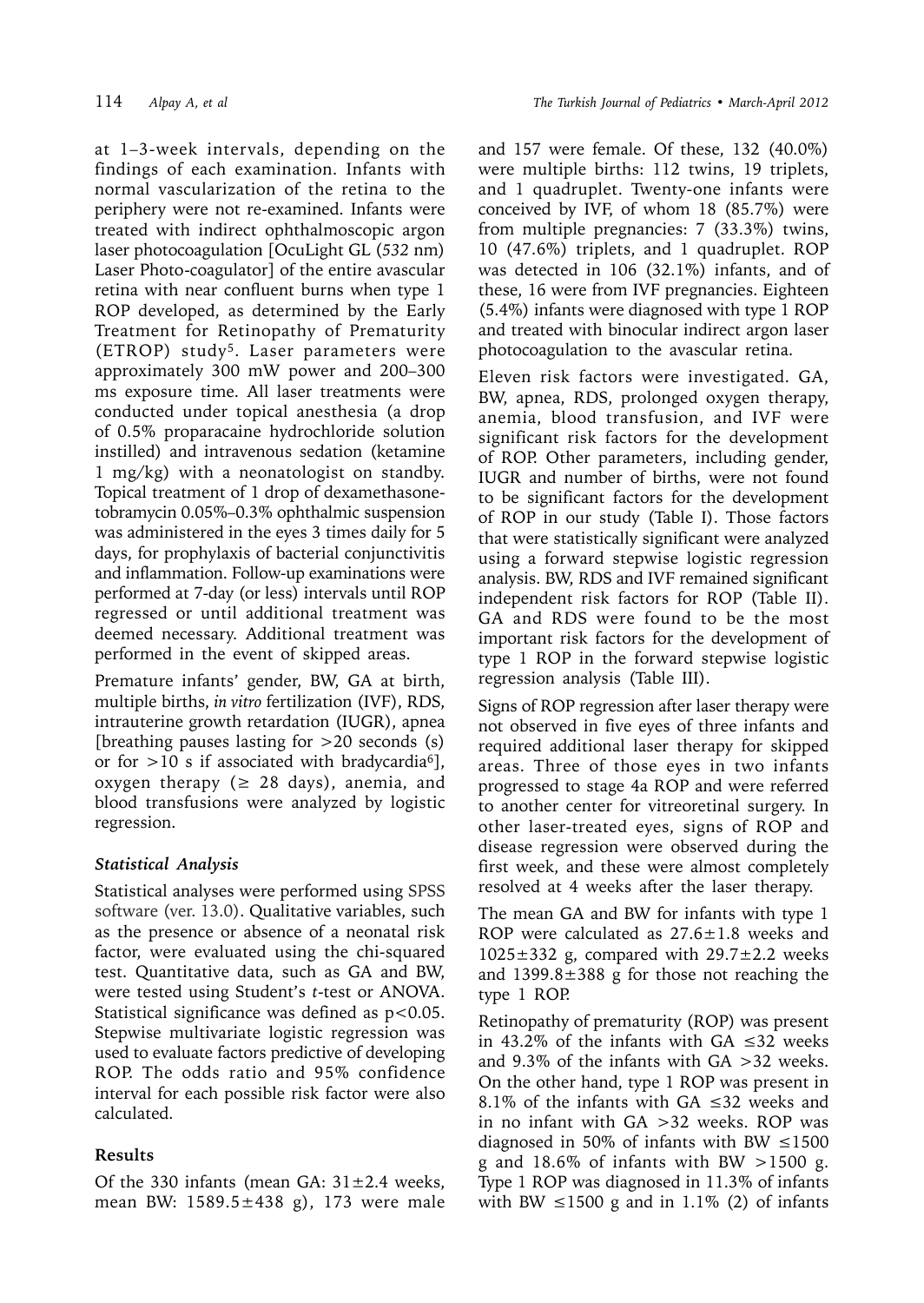| Patient characteristics                  |                   | All infants<br>$(n = 330)$ | All infants with ROP<br>$n=106(32.1\%)$ | All infants with<br>Type 1 ROP<br>$n = 18$ (5.4%) | Surgery<br>$n=2$ (0.6%) | p value |
|------------------------------------------|-------------------|----------------------------|-----------------------------------------|---------------------------------------------------|-------------------------|---------|
| Gender                                   | Male $n$ $(\%)$   | 173 (52.5)                 | 54 (50.9)                               | 10(55.6)                                          | 0                       | 0.540   |
|                                          | Female $n$ $(\%)$ | 157 (47.5)                 | 52 (49.0)                               | 8(44.4)                                           | 2                       |         |
| Gestational age (wks)<br>$(mean \pm SD)$ |                   | $31 \pm 2.4$               | $29.3 \pm 2.2$                          | $27.6 \pm 1.8$                                    | $27.5 \pm 0.7$          | < 0.001 |
| Weight at birth (g)<br>$(mean \pm SD)$   |                   | $1589.5 \pm 438$           | $1336 \pm 403$                          | $1025 \pm 332$                                    | $936 \pm 38$            | < 0.001 |
| Apnea $n$ $(\%)$                         |                   | 37 (22.2)                  | 22 (20.7)                               | 9(50.0)                                           | 2                       | < 0.001 |
| RDS $n$ $(\%)$                           |                   | 115 (34.8)                 | 62 (58.4)                               | 16 (88.8)                                         | 2                       | < 0.001 |
| IUGR $n$ $(\%)$                          |                   | 37 (11.21)                 | 15(14.1)                                | 7(38.8)                                           | 1                       | 0.244   |
| IVF $n$ $(\%)$                           |                   | 21 (6.36)                  | 16 (15.0)                               | 4(22.2)                                           |                         | < 0.001 |
| Anemia n $(\%)$                          |                   | 81 (24.5)                  | 42 (39.6)                               | 14 (77.7)                                         | 1                       | < 0.001 |
| Blood transfusions<br>$n \ (\%)$         |                   | 111 (33.6)                 | 58 (54.7)                               | 14 (77/7)                                         | 1                       | < 0.001 |
| Oxygen $n$ $(\%)$                        |                   | 304 (92.1)                 | 104 (98)                                | 18 (100)                                          | 2                       | 0.005   |
| Multiple births $n$ $(\%)$               |                   | 132 (40)                   | 45 (42.4)                               | 6(33.3)                                           | 0                       | 0.462   |

**Table I.** Infant Characteristics and Relationship Between Retinopathy of Prematurity and Risk Factors

ROP: Retinopathy of prematurity. SD: Standard deviation. RDS: Respiratory distress syndrome. IUGR: Intrauterine growth retardation. IVF: In vitro fertilization.

P value compares infants with any ROP to those without any ROP.

with BW  $>1500$  g. One of these two infants had a GA of 30 weeks and BW of 1634 g, and additional risk factors included RDS, oxygen therapy and IVF. The other infant had GA of 32 weeks and BW of 1900 g, and additional risk factors included RDS, apnea, oxygen therapy, anemia, and blood transfusions. The GA and BW distributions for all infants are shown in Table IV.

#### **Discussion**

In this study, we found that the frequency of ROP was 32.1% in infants with GA  $\leq 34$ weeks. Two previous studies from Turkey reported ROP incidence of 55.6% and 37% in patients with GA ≤34 weeks<sup>1,7</sup>. Reports on the incidence of ROP within the past decade are controversial. The incidence and severity of ROP vary considerably in different care units, depending on their level of development, different populations, regions, and races $8$ . It has been reported that the mean BW of infants with severe ROP is 750 g in industrialized countries and 1500 g in developing countries<sup>9</sup>. Chiang et al.10 analyzed records of 15,691 infants from New York and found that the incidence of ROP was 27.3% among infants with BW <1200 g and  $33.2\%$  for infants with BW <1000 g, and the prevalence of ROP with threshold disease was 9.5%. In our study, the incidence of ROP was found to be 69.2% in infants with BW  $<$ 1200 g and 75.6% in infants with BW  $<$ 1000 g. In most developed countries, infants whose GA is  $>32$  weeks or BW  $>1500$  g are not screened. The American and British screening criteria for ROP state that infants ≤1500 g BW or  $\leq 30$  weeks GA and infants  $\leq 1500$ g BW or ≤32 weeks GA must be screened, respectively<sup>11,12</sup>. In this study, the frequency of ROP was 43.2% and 9.3% in infants with a GA ≤32 weeks and GA >32 weeks, and 50% and 18.6 % in infants with a BW  $\leq$ 1500 g and BW >1500 g, respectively. If we use a BW criterion of  $\leq$ 1500 g as the only criterion for screening, two infants  $>1500$  g (1634 g) and 1900 g) born at 30 and 32 weeks GA

**Table II.** Independent Risk Factors for Retinopathy of Prematurity after Logistic Regression Analysis

| Variable                      | Odds ratio | 95% confidence interval | p value |
|-------------------------------|------------|-------------------------|---------|
| Gestational age (wks)         | 0.649      | 0.572-0.736             | < 0.001 |
| Respiratory distress syndrome | 3.930      | 2.229-6.930             | < 0.001 |
| In vitro fertilization        | 9 2 4 7    | 2.833-30.187            | < 0.001 |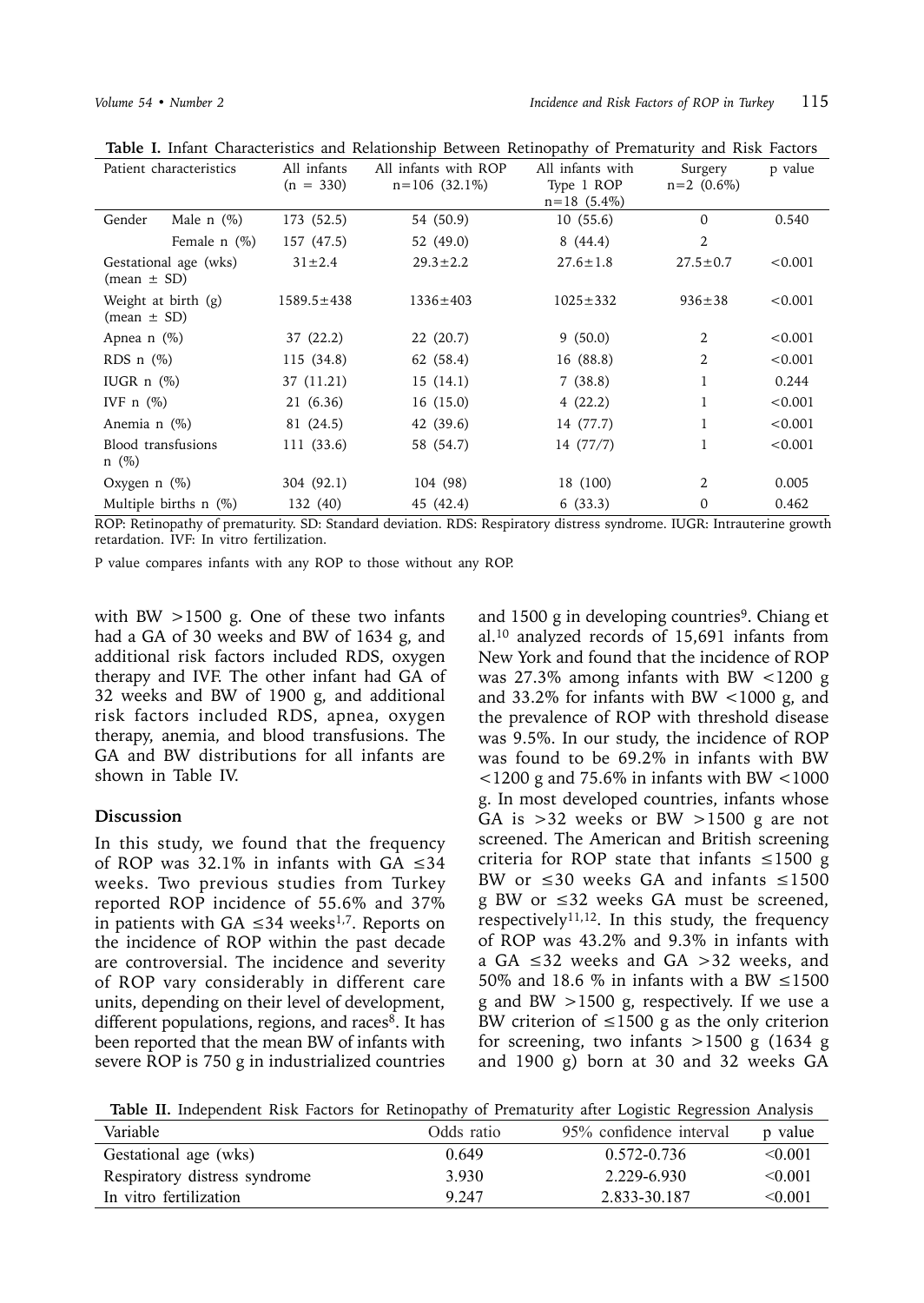**Table III.** Independent Risk Factors for Type 1 Retinopathy of Prematurity after Logistic Regression Analysis

| -----------                   |            |                         |         |  |  |  |
|-------------------------------|------------|-------------------------|---------|--|--|--|
| Variable                      | Odds ratio | 95% confidence interval | p value |  |  |  |
| Gestational age (wks)         | 0.545      | $0.410 - 0.723$         | < 0.001 |  |  |  |
| Respiratory distress syndrome | 27.641     | 3.440-222.124           | 0.002   |  |  |  |
|                               |            |                         |         |  |  |  |

who developed type 1 ROP would be missed. No infant with GA >32 weeks had type 1 ROP, consistent with the reports of Akkoyun et al.<sup>1</sup> and Mutlu et al.<sup>7</sup> Another study from Turkey reported that the frequencies of ROP were 50.9% and 23.4% in infants with a GA of <32 weeks and of 32-34 weeks, respectively, and 11 patients with GA >32 weeks required cryo/laser therapy for severe ROP13. It seems reasonable to screen all infants with GA ≤32 weeks or with a BW  $\leq$ 1900 g.

It is likely that in developing countries or some different regions of countries, more mature infants may be at risk of advancing ROP, and this requires broader screening criteria to capture infants at risk of ROP.

We found that apnea, RDS, oxygen therapy, blood transfusion, and IVF were independent risk factors for the development of ROP. Additionally, low GA and RDS were independent risk factors for the development of type 1 ROP. Many risk factors, such as GA, BW, RDS, surfactant treatment, duration of mechanical ventilation, gender, blood transfusions, hypothermia, Apgar scores, multiple gestation, total duration of supplemental oxygen, anemia, presence of patent ductus arteriosus, sepsis, and IVH, have been widely discussed in numerous studies1,14-19.

Few studies have evaluated the relationship between the development of ROP and IVF infants. Bergh et al.<sup>20</sup> reported that assisted conception likely accounts for a high proportion

of cases of ROP, particularly severe ROP. Watts and Adams21 found that 41.6% of IVF infants progressed to ROP stage 3, compared with only 9.3% of naturally conceived children. Friling et al.<sup>22</sup> found no significant differences in the occurrence or severity of ROP between the natural conception and assisted conception groups. In our study, IVF was found to be an independent risk factor for ROP: type 1 ROP was higher in IVF infants, although it was not a significant risk factor in the stepwise logistic regression analysis  $(p=0.142)$ . Of the IVF infants, 76.1% (16/21) were diagnosed with ROP, and 19.0% (4/21) progressed to type 1 ROP compared with only 29.1% and 4.5%, respectively, of naturally fertilized (NF) infants. No significant difference was found between infants conceived by IVF and NF for BW or GA (Table V).

Our findings suggest that in the West Black Sea region of Turkey, screening of all premature infants with a GA  $\leq$ 32 weeks or a BW  $\leq$ 1900 g appears to be appropriate. The incidence and severity of ROP varies considerably in different care units, populations and regions. Thus, criteria for ROP screening programs should be set according to local conditions. IVF may be a new independent significant risk factor for ROP. Currently, a relationship between IVF and ROP severity has been observed in a limited number of studies. Further prospective studies of a large number of IVF infants are needed to clarify the role of IVF in ROP severity.

| <b>Table TV.</b> Gestational Age and Birth weight Distribution of All Infants |                                 |                              |                               |                          |  |  |
|-------------------------------------------------------------------------------|---------------------------------|------------------------------|-------------------------------|--------------------------|--|--|
|                                                                               | $GA \leq 32$ weeks<br>$n = 222$ | $GA > 32$ weeks<br>$n = 108$ | BW $\leq$ 1500 g<br>$n = 142$ | BW > 1500 g<br>$n = 188$ |  |  |
| Gestational age (wks)<br>$(\text{mean} \pm \text{SD})$                        | $29.7 \pm 1.9$                  | $33.66 \pm 0.4$              | $29.22 \pm 2.2$               | $32.3 \pm 1$             |  |  |
| Weight at birth (g)<br>$(\text{mean} \pm \text{SD})$                          | $1434.4 \pm 396$                | $1908.3 \pm 337$             | $1181 \pm 229$                | $1898.1 \pm 275$         |  |  |
| ROP $n$ (%)                                                                   | 96 (43.2)                       | 10(9.3)                      | 71 (50)                       | 35 (18.6)                |  |  |
| Type 1 ROP $n$ (%)                                                            | 18(8.1)                         | 0                            | 16(11.3)                      | 2(1.1)                   |  |  |
| Surgery $n$ (%)                                                               | 2(.9)                           | $\Omega$                     | 2(1.4)                        | 0                        |  |  |

**Table IV.** Gestational Age and Birth Weight Distribution of All Infants

SD: Standard deviation. ROP: Retinopathy of prematurity. GA: Gestational age.

BW: Weight at birth.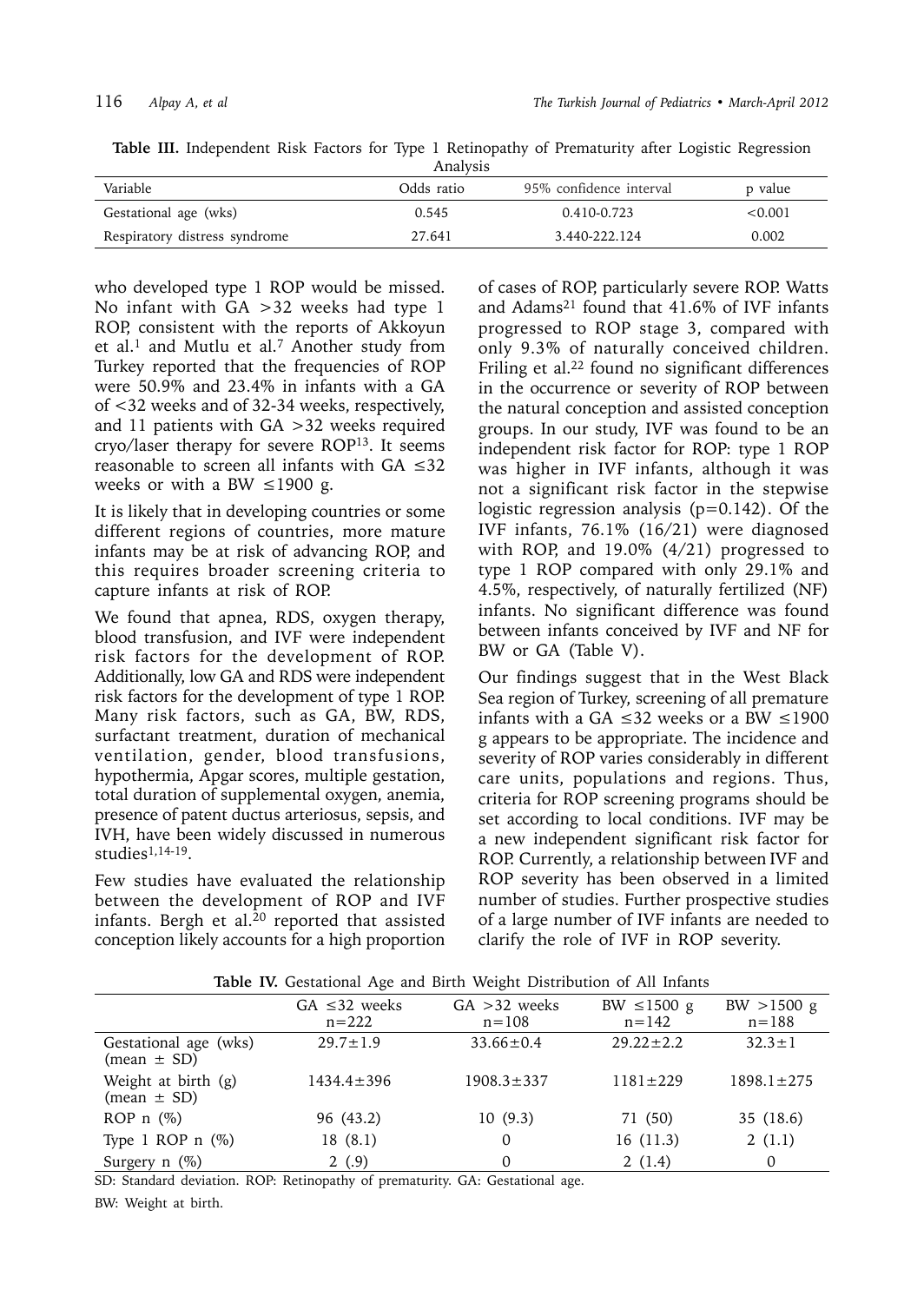|                                                        | Naturally conceived babies |                       |                    | <b>IVF</b> babies |                      |                  |            |
|--------------------------------------------------------|----------------------------|-----------------------|--------------------|-------------------|----------------------|------------------|------------|
| Type of pregnancy                                      | Single<br>$n = 195$        | Multiple<br>$n = 114$ | Total<br>$n = 309$ | Single<br>$n=3$   | Multiple<br>$n = 18$ | Total<br>$n=21$  | p<br>value |
| Gestational age (wks)<br>$(\text{mean} \pm \text{SD})$ | 30.8<br>$\pm 2.5$          | 31.4<br>$\pm 2.3$     | 31<br>$\pm 2.4$    | 26.3<br>$\pm 3.2$ | 30.6<br>$\pm 1.9$    | 30<br>$\pm 2.5$  | 0.066      |
| Weight at birth (g)<br>(mean $\pm$ SD)                 | 1581.9<br>$\pm 455$        | 1633.6<br>±454        | 1601<br>$\pm 455$  | 1020<br>±440      | 1613<br>$\pm 413$    | 1529<br>±458     | 0.484      |
| ROP $n$ (%)                                            | 58<br>(29.7%)              | 32<br>(28%)           | 90<br>$(29.1\%)$   | $3(100\%)$        | 13<br>$(72.2\%)$     | 16<br>$(76.1\%)$ | < 0.001    |
| Type 1 ROP $n$ $(\%)$                                  | 10<br>$(5.1\%)$            | 4<br>$(3.5\%)$        | 14<br>$(4.5\%)$    | 2<br>$(66.6\%)$   | 2<br>$(11.1\%)$      | 4<br>(19%)       | 0.043      |
| Surgery $n$ $(\%)$                                     | 2<br>$(1\%)$               |                       |                    |                   |                      |                  |            |

**Table V.** Distribution of Retinopathy of Prematurity and Type 1 ROP by Type of Pregnancy and Characteristics

IVF: In vitro fertilization. SD: Standard deviation. ROP: Retinopathy of prematurity.

#### **REFERENCES**

- 1. Akkoyun I, Oto S, Yilmaz G, et al. Risk factors in the development of mild and severe retinopathy of prematurity. J AAPOS 2006; 10: 449–453.
- 2. Gilbert C. Retinopathy of prematurity: epidemiology. J Comm Eye Health 1997; 10: 22–24.
- 3. American Academy of Pediatrics, Section on Ophthalmology. Screening examination of premature infants for retinopathy of prematurity. Pediatrics 2001; 108: 809–811.
- 4. [No authors listed]. The Committee for the Classification of Retinopathy of Prematurity. An international classification of retinopathy of prematurity. Arch Ophthalmol 1984; 102: 1130–1134.
- 5. Early Treatment for Retinopathy of Prematurity Cooperative Group. Revised indications for the treatment of retinopathy of prematurity: results of the early treatment for retinopathy of prematurity randomized trial. Arch Ophthalmol 2003; 121: 1684– 1694.
- 6. Kim TI, Sohn J, Pi SY, Yoon YH. Postnatal risk factors of retinopathy of prematurity. Paediatr Perinat Epidemiol 2004; 18: 130–134.
- 7. Mutlu FM, Altinsoy HI, Mumcuoglu T, et al. Screening for retinopathy of prematurity in a tertiary care newborn unit in Turkey: frequency, outcomes, and risk factor analysis. J Pediatr Ophthalmol Strabismus 2008; 45: 291–298.
- 8. Steinkuller PG, Du L, Gilbert C, Foster A, Collins ML, Coats DK. Childhood blindness. J AAPOS 1999; 3: 26–32.
- 9. World Health Organization. Preventing blindness in children. Report of WHO/IAPB scientific meeting. Geneva: World Health Organization; 2000.
- 10. Chiang MF, Arons RR, Flynn JT, Starren JB. Incidence of retinopathy of prematurity from 1996 to 2000:

analysis of a comprehensive New York state patient database. Ophthalmology 2004; 111: 1317–1325.

- 11. Section on Ophthalmology, American Academy of Pediatrics, American Academy of Ophthalmology, American Association for Pediatric Ophthalmology and Strabismus. Screening examination of premature infants for retinopathy of prematurity. Pediatrics 2006; 117: 572–576.
- 12. Wilkinson AR, Haines L, Head K, Fielder AR. UK retinopathy of prematurity guideline. Early Hum Dev 2008; 84: 71–74.
- 13. Akman I, Demirel U, Yenice O, Ilerisoy H, Kazokoğlu H, Ozek E. Screening criteria for retinopathy of prematurity in developing countries. Eur J Ophthalmol 2010; 20: 931–937.
- 14. Hirano K, Morinobu T, Kim H, et al. Blood transfusion increases radical promoting non-transferrin bound iron in preterm infants. Arch Dis Child Fetal Neonatal Ed 2001; 84: F188–F193.
- 15. Hesse L, Eberl W, Schlaud M, Poets CF. Blood transfusion: iron load and retinopathy of prematurity. Eur J Pediatr 1997; 156: 465–470.
- 16. Shah VA, Yeo CL, Ling YL, Ho LY. Incidence, risk factors of retinopathy of prematurity among very low birth weight infants in Singapore. Ann Acad Med Singapore 2005; 34: 169–178.
- 17. Pennefather PM, Tin W, Clarke MP, Fritz S, Strong NP. Retinopathy of prematurity in a controlled trial of prophylactic surfactant treatment. Br J Ophthalmol 1996; 80: 420–424.
- 18. Bae CW, Hahn WH. Surfactant therapy for neonatal respiratory distress syndrome: a review of Korean experiences over 17 years. J Korean Med Sci 2009; 24: 1110–1118.